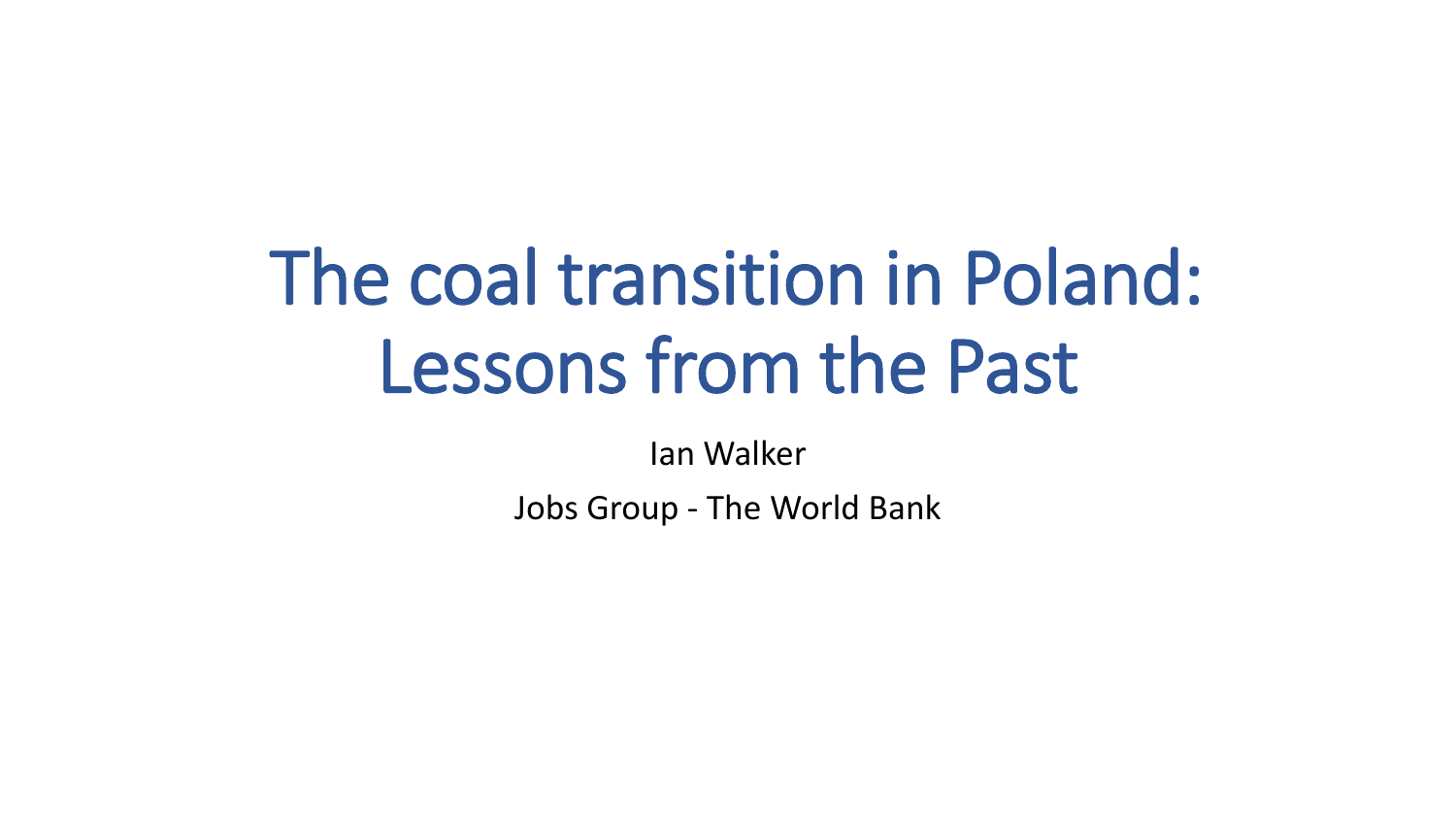### This presentation

- Main findings of the labor section of the report "*Poland Energy Transition: The Path to Sustainability in the Electricity and Heating Sector*"
- Joint work between the Energy and Jobs GPs
- Methodology: CGE and local labor markets approach
- Results
- Policy implications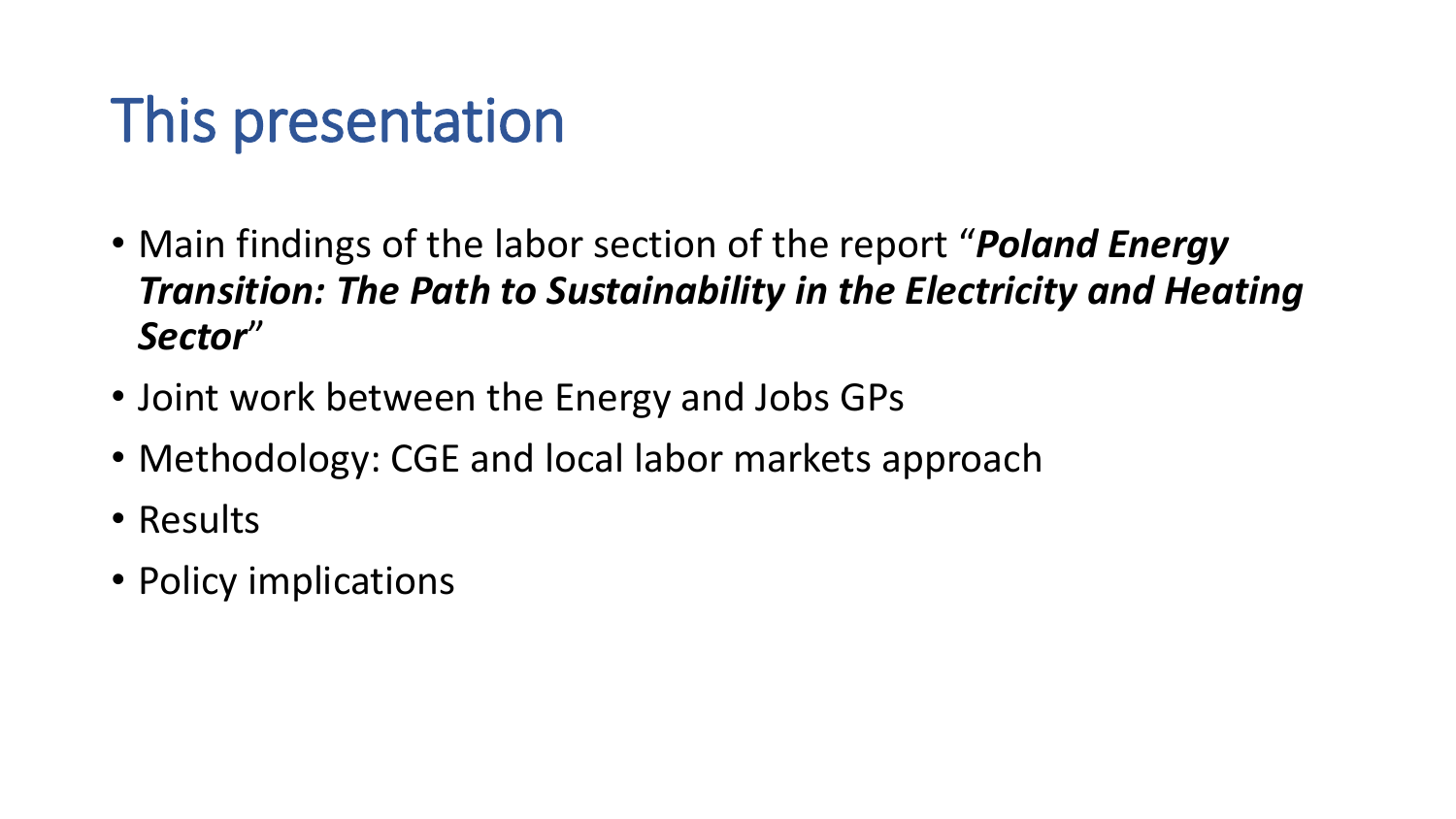### Two-step approach

- Partial-equilibrium energy model is used to forecast the decline in coal production and employment under different emission scenarios until 2030.
- The predicted declines in coal employment and production are used as inputs in the labor and CGE models to assess the spill-over impacts under the different emission scenarios.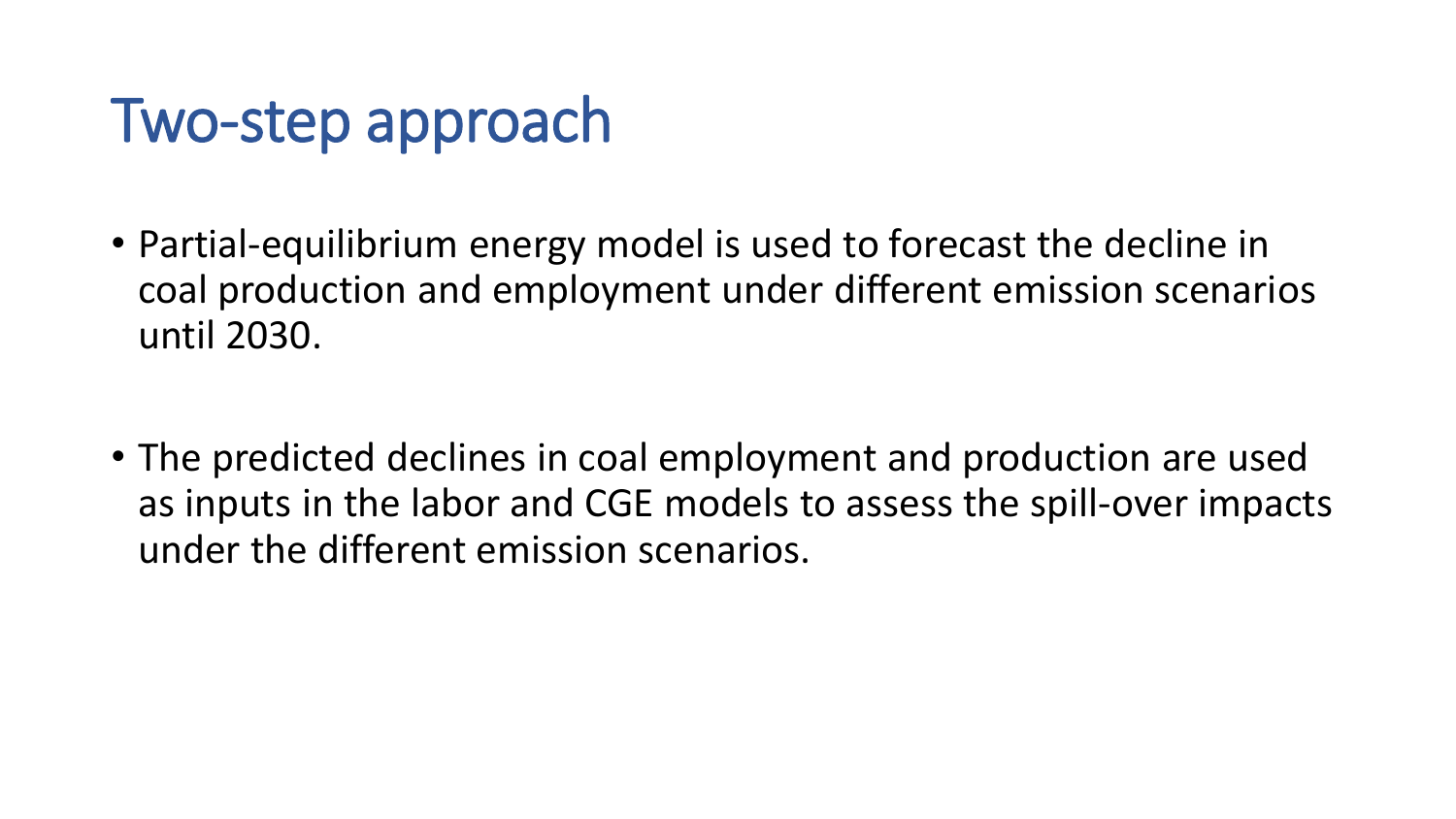### Assessing the spill-over impacts under different emission scenarios: CGE vs. Econometric Model.

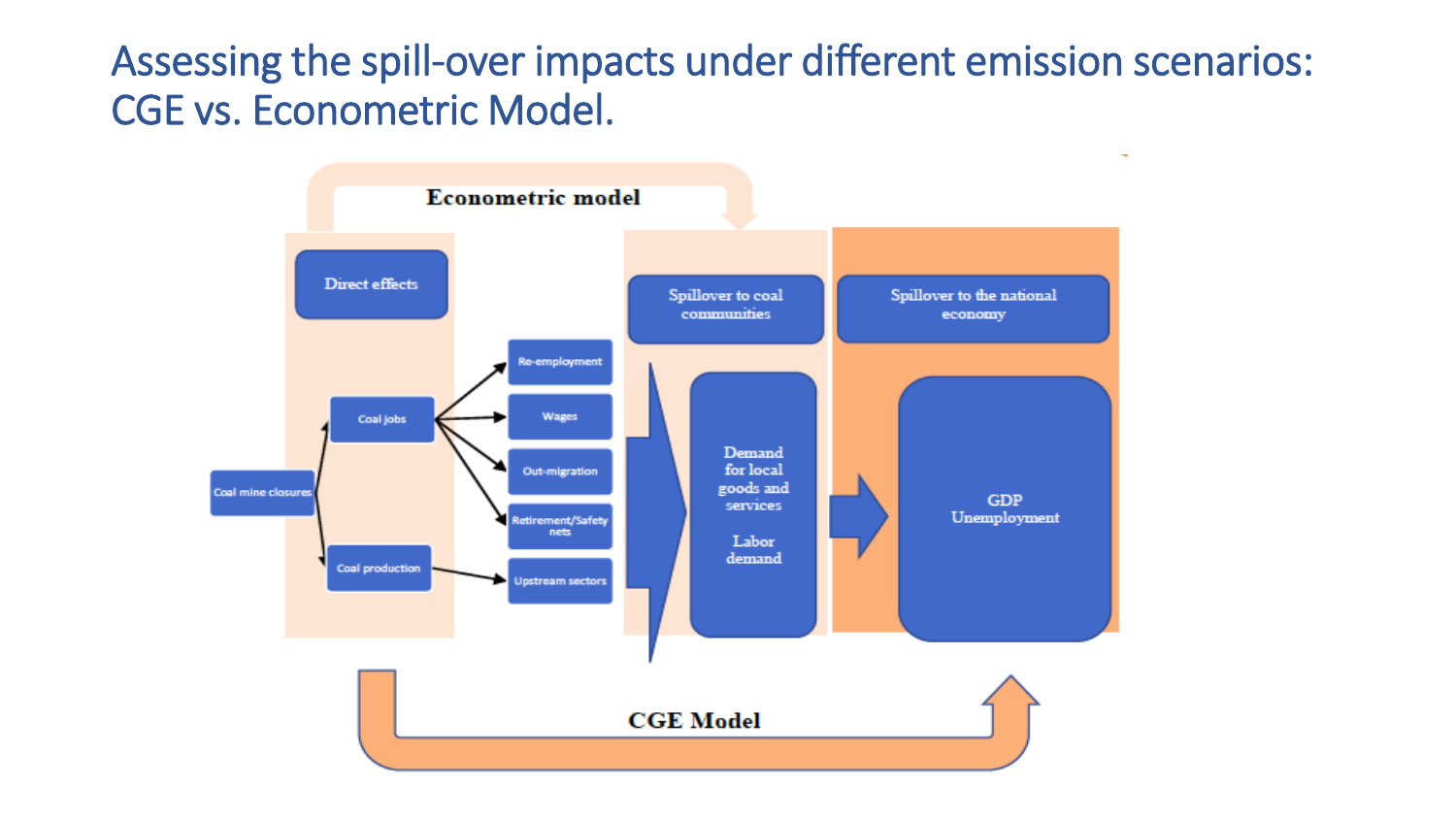### A static view is misleading

These figures do not consider the fact that workers, businesses and regions may be able to find and create new jobs, cushioning the final impacts on the economy.

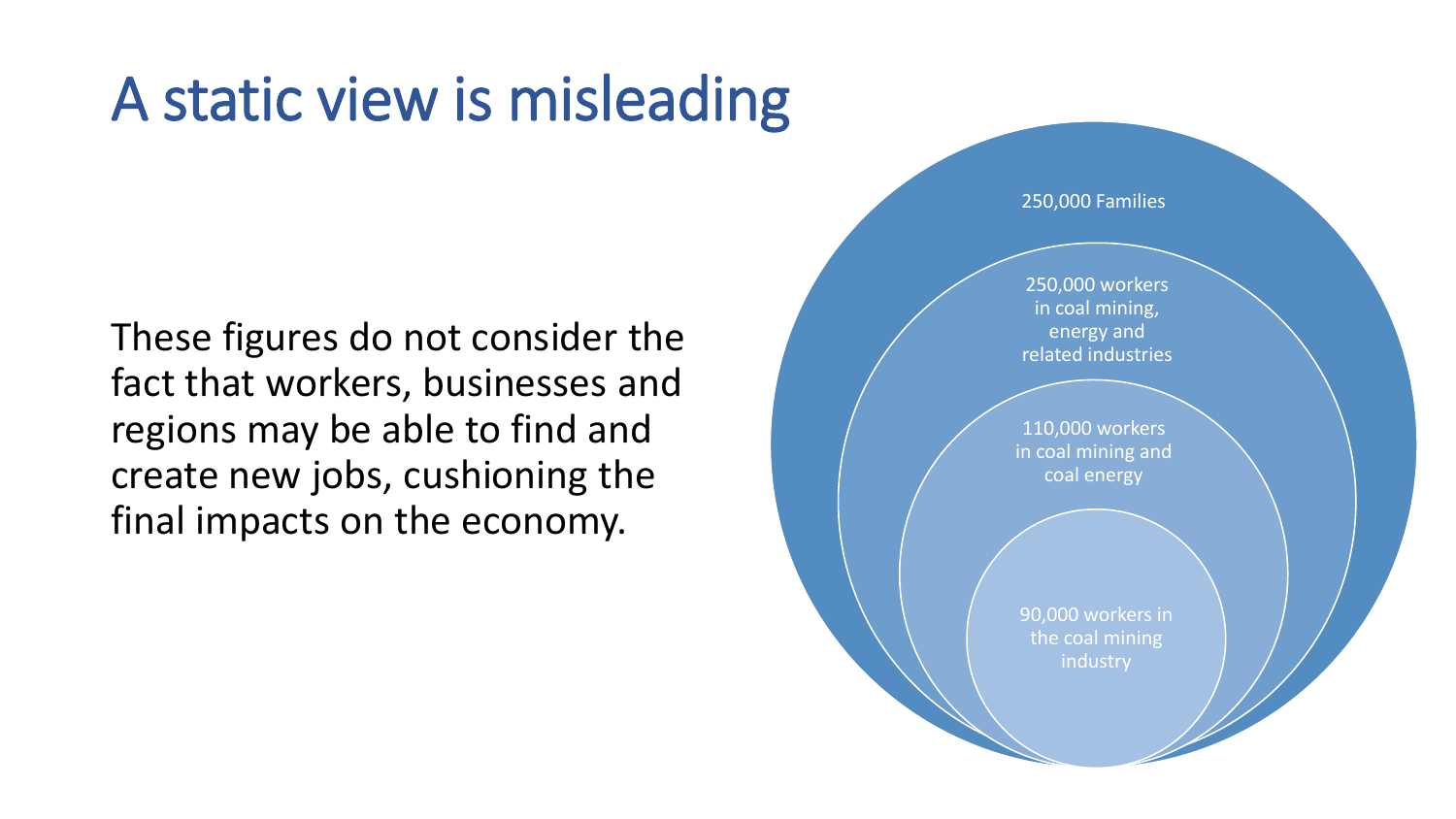### Previous declines in the coal industry in Poland had negative, but small, impacts on local communities.





Impacts of a 20 percent fall in coal production/employment:

- Net migration rates decline by an additional 2 people net flows per 1,000 inhabitants from areas within 10 kilometers of the coal deposits compared to areas further away (left figure)
- Employment rates decline by 2.3 percentage points more within 10 kilometers of the coal deposits compared to areas further away (right figure)
- These impacts are only experienced by men.

Note: Only dark blue bars are statistically different from zero. The net migration rate is the number of individual inflows minus the number of individual outflows, per 1,000 inhabitants. Each bar shows the decline in net migration and employment rates in municipalities within the radius compared to those outside as coal production declines according to the Extended Efforts Scenario. The employment figures exclude those in firms with 9 employees or less.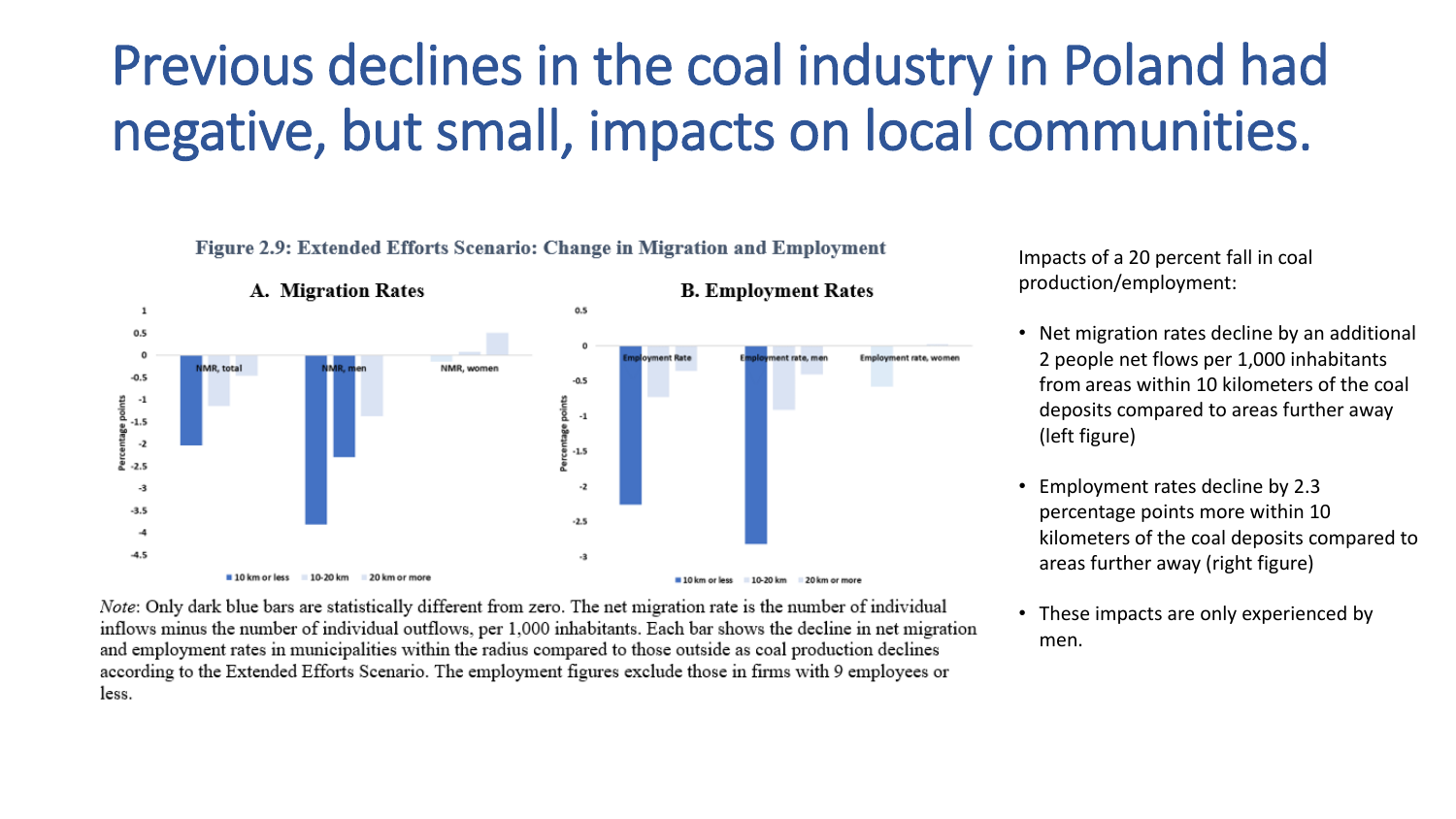## Non-coal job destruction was driven by firms in the non-tradable sector



Figure 2.10. The Extended Efforts Scenario and the Number of Non-Mining Firms

Impacts of a 20 percent fall in coal production/employment:

- Firms selling non-tradable products were particularly vulnerable because they depend almost exclusively on local purchasing power.
- The number of firms dealing with non-tradables fell by more than 2.5 percent more in areas within 10 kilometers of coal deposits.

Source: Data from the REGON firm registry, 1995-2009. Excludes SOEs. Note: Only dark blue bars are statistically different from zero.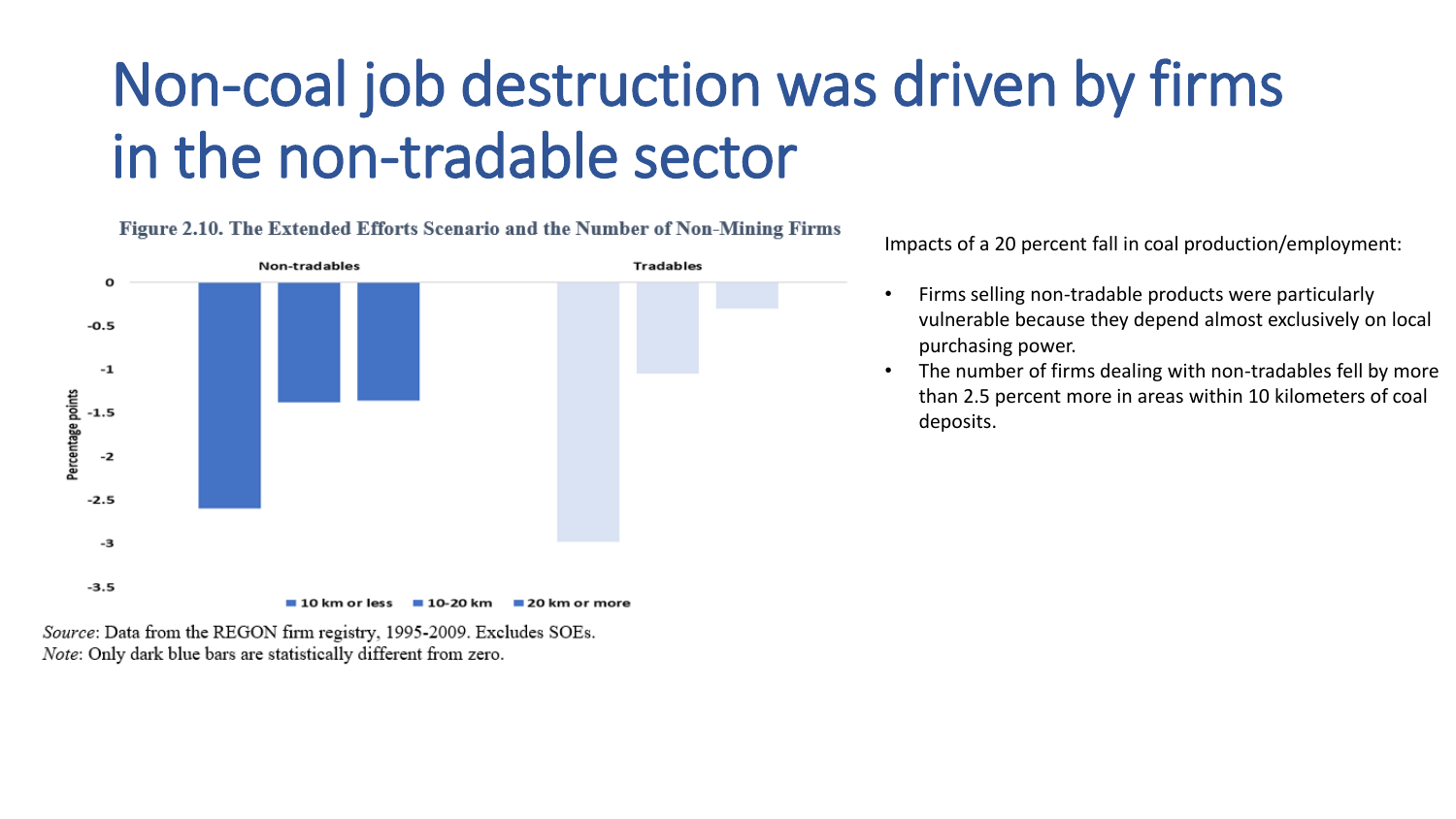## Firms with strong links to the coal sector suffered disproportionately



Figure 2.11: Effect of Decline in Coal Production on Supplier Jobs by Degree of Dependence

Impacts of a 20 percent fall in coal production/employment:

• Firms that depend closely on the coal sector to buy their products and services were severely affected; in fact, they cut employment by 40 percent

Source: Orbis data for a balanced panel of firms, 2000-19.

Note: Each bar shows the average decline in percentage points in number of private supplier employees when coal production as in the Extended Efforts scenario...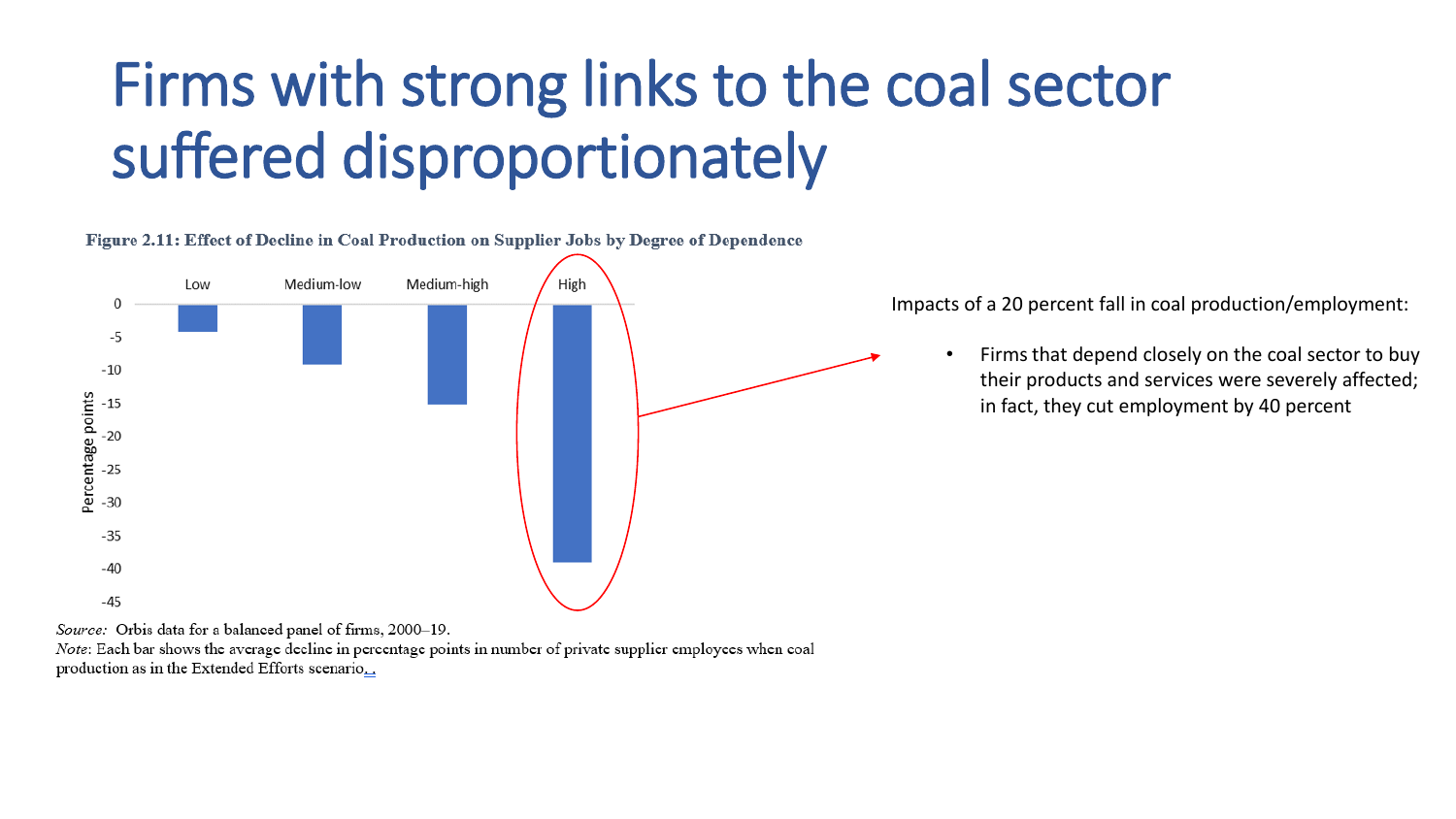## Will this time be different? (1)

Several factors suggest that any new restructuring of the coal sector would have at most smaller effects than those experienced in the 1990s:

- 1. The earlier changes were part of a major change in how the economy was organized.
- 2. Today Poland's economy is highly resilient and labor markets are tight
- 3. The availability of new forms of clean energy may in themselves create new job opportunities.
- 4. Coal regions in Poland are substantially more economically diversified today than they were in the 1990s.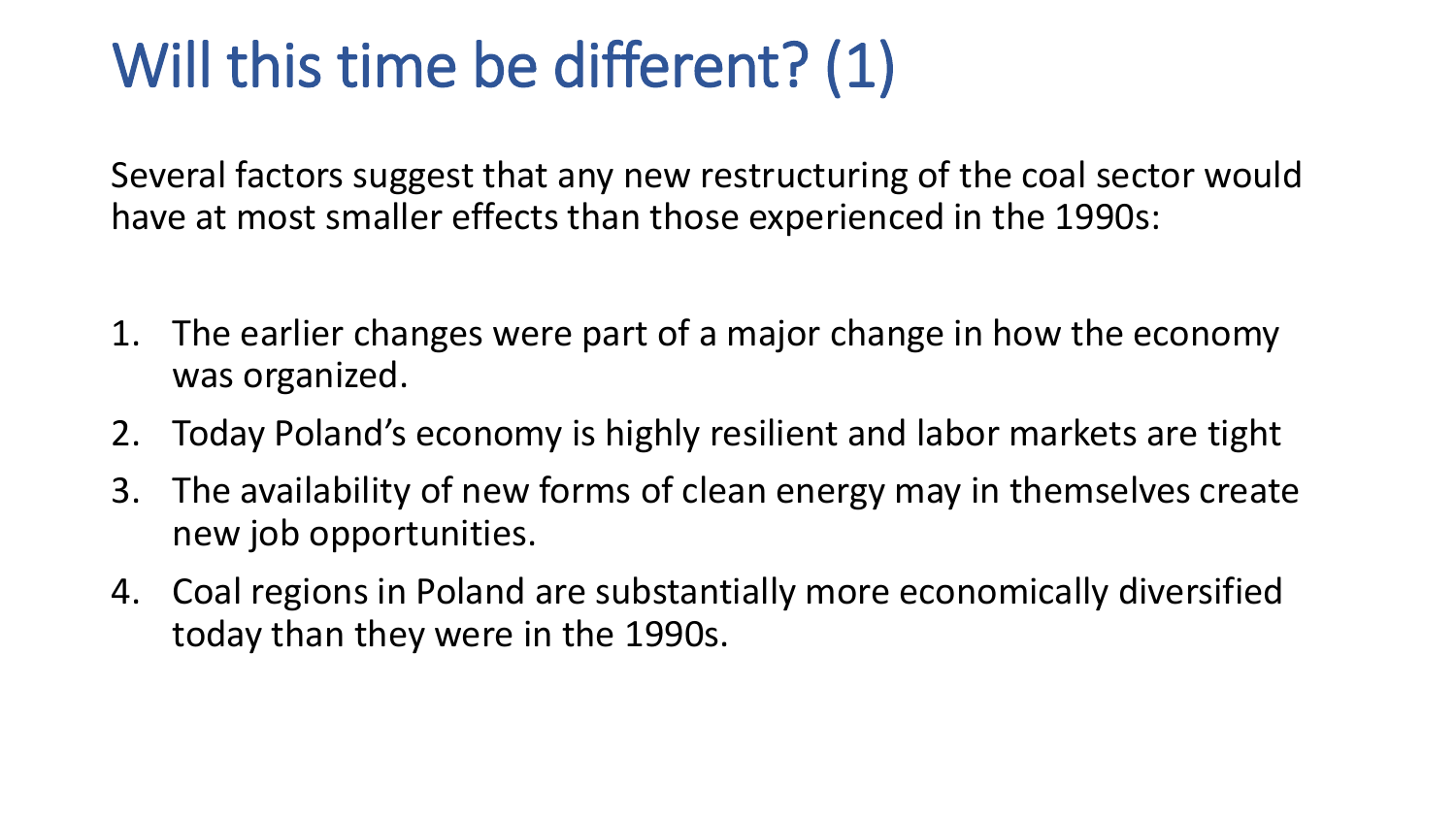### Will this time be different? (2)

Finally, the aging of the population will contribute to a smoother transition by natural attrition of the labor force in coal.

Figure 2.13. Demographic Change in Silesia, 1995-2030



Source: Data from Eurostat and the Polish Institute of Statistics.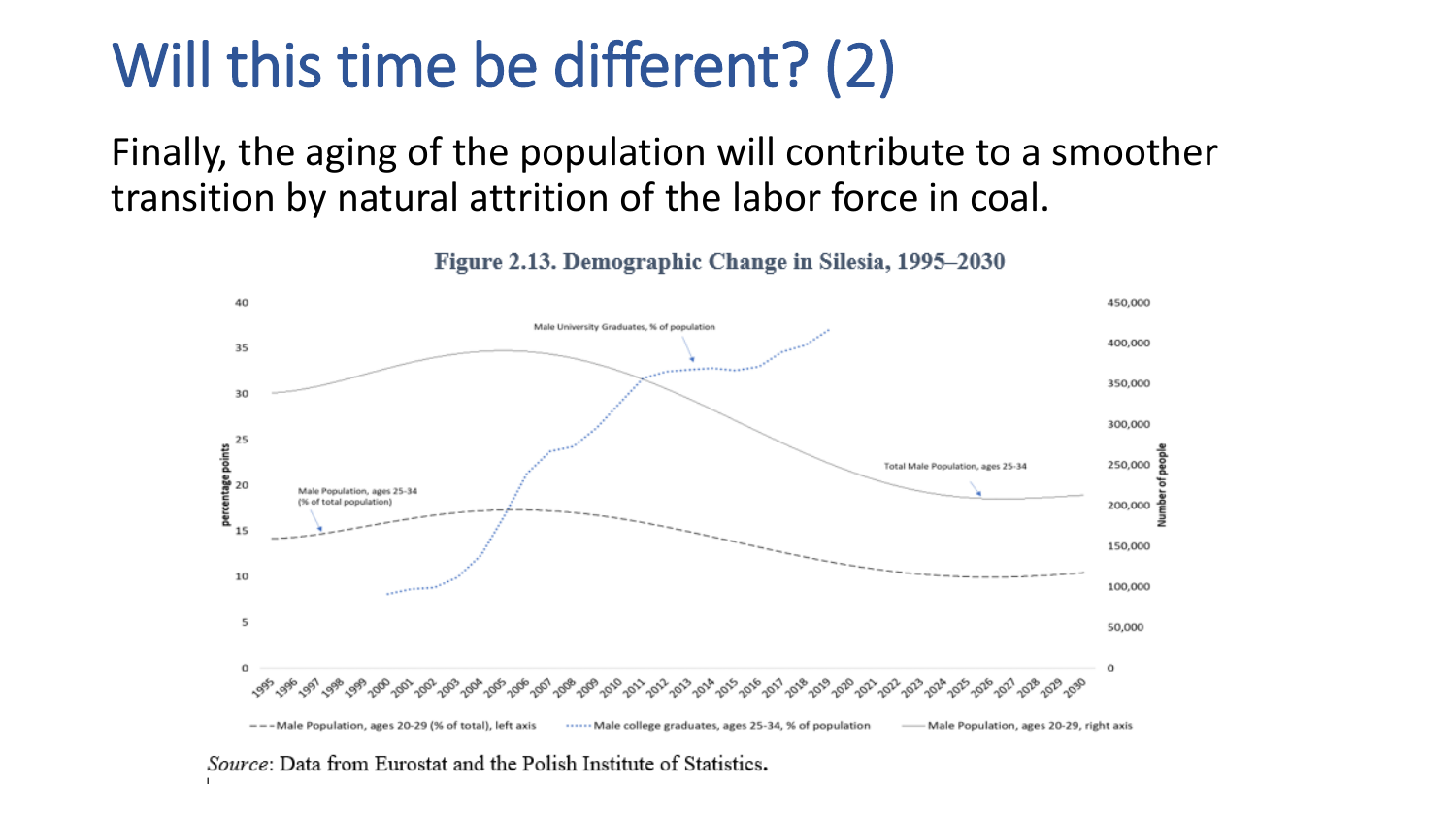### The results from the CGE model are consistent with these predictions



#### Figure 2.14. Coal Transition has Negligible Impacts on the National Economy

Source: Simulations using the CGE model.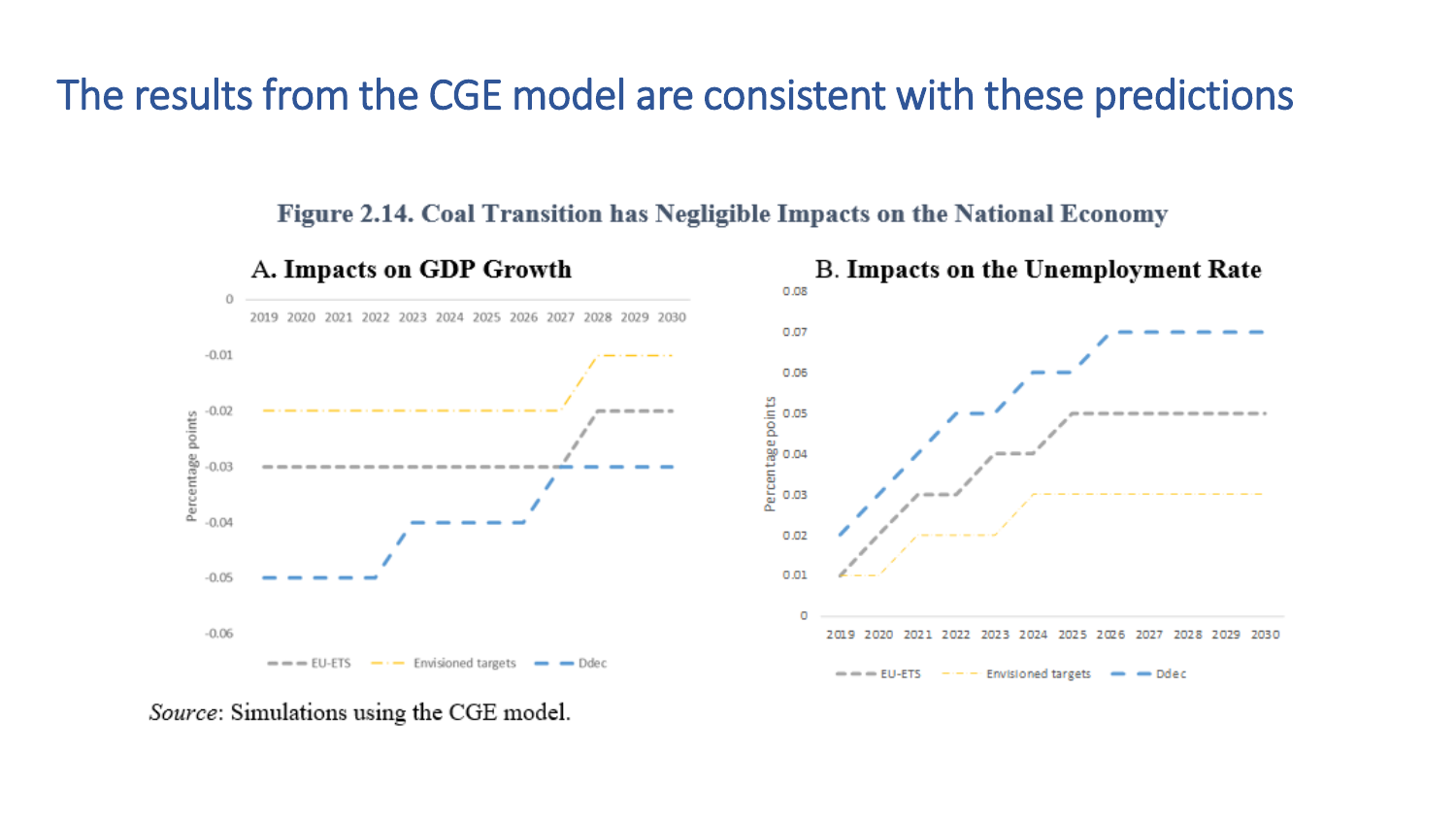# Policy implications (1): The impacts are not equally distributed

- Coal regions and unskilled coal workers would suffer disproportionately.
- Thereby, the political economy aspects of the coal transition should not be disregarded.
- The role of trade unions and their importance for Silesia's cultural identity imply that from a political economy perspective, even relatively small job losses may create substantial tensions.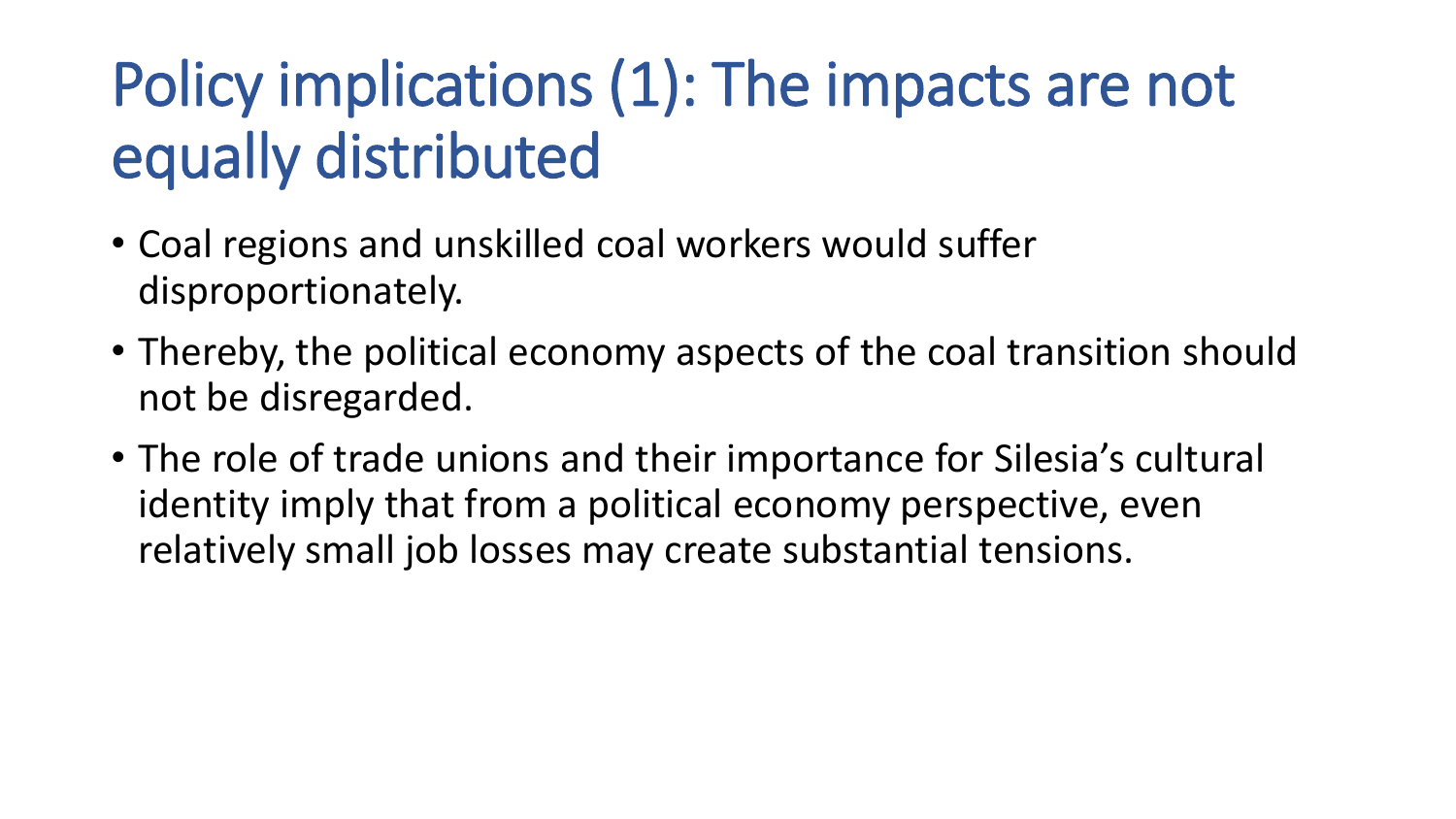# Policy implications (2): Life cycle approach

#### 15-24 years

- •About 5 percent of all coal mine workers
- •Not fully invested in the sector and more likely to engage in training or be re-employed locally or elsewhere.

#### 25-44 years

- •About 65 percent of all coal mine workers
- More tied to the community and may therefore require more assistance to cope with joblessness.
- Since about 90 percent of coal workers are high school graduates, assessing their skills for re-employment elsewhere may be necessary
- It is recommended that social service programs be launched before workers leave their jobs to (a) establish eligibility, and assess interest in, temporary income support, ALMPs, or retirement options; (b) provide initial job counseling and placement services, preferably at the work site.

#### 45+ years

- •About 30% of all coal mine workers
- Many could be eligible for early retirement
- •However, keeping incentives for labor force participation is important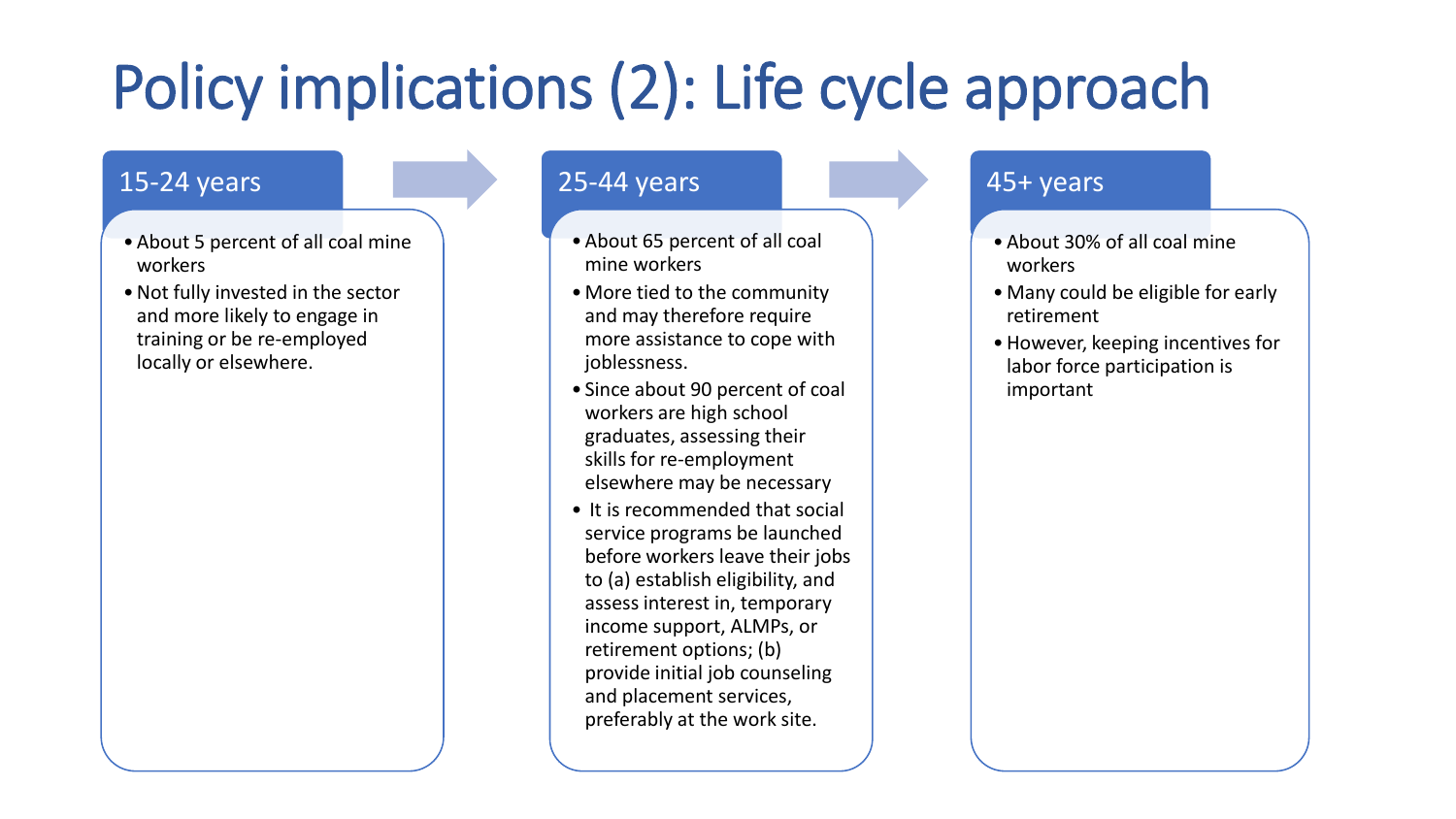### Policy Implications (3): Identify job opportunities for coal workers without a college degree

**Figure 3.6. Feasible Job Opportunities for Coal Workers in the Silesian Region**



*Note*: Each bubble shows the average skill intensity of jobs and the average hourly wage of each sector. The sample consisted of male workers in Silesia with a high school education, aged 20 to 39 years. The size of the bubble is proportional to the number of jobs in the sector. The red rectangle highlights jobs with skill requirements **similar** to those of the coal sector. Skill intensity is measured using the Acemoglu and Autor (2011 methodology. The task content of jobs from O\*NET is applied to the 3-digit ISCO 08 occupational classification from the Structural Earnings Survey (2010).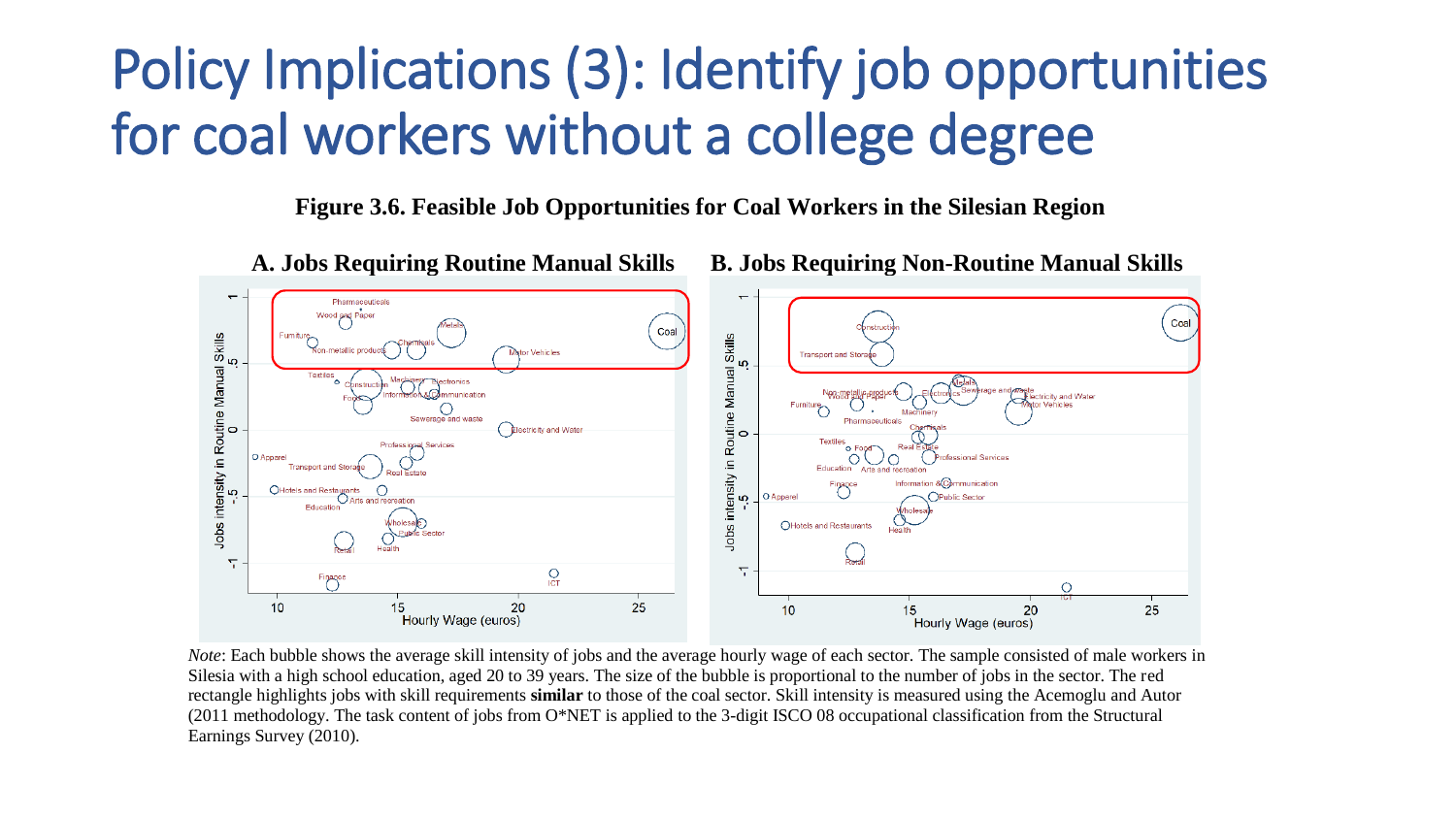# Policy Implications (4): Promote labor market attachment

Redundancy packages should not be conditional on employment status



**Figure 3.7 Labor Market Outcomes, Former Coal Workers and Other Workers. By Age, Percent**

*Source*: Data from LFS 2000–2014.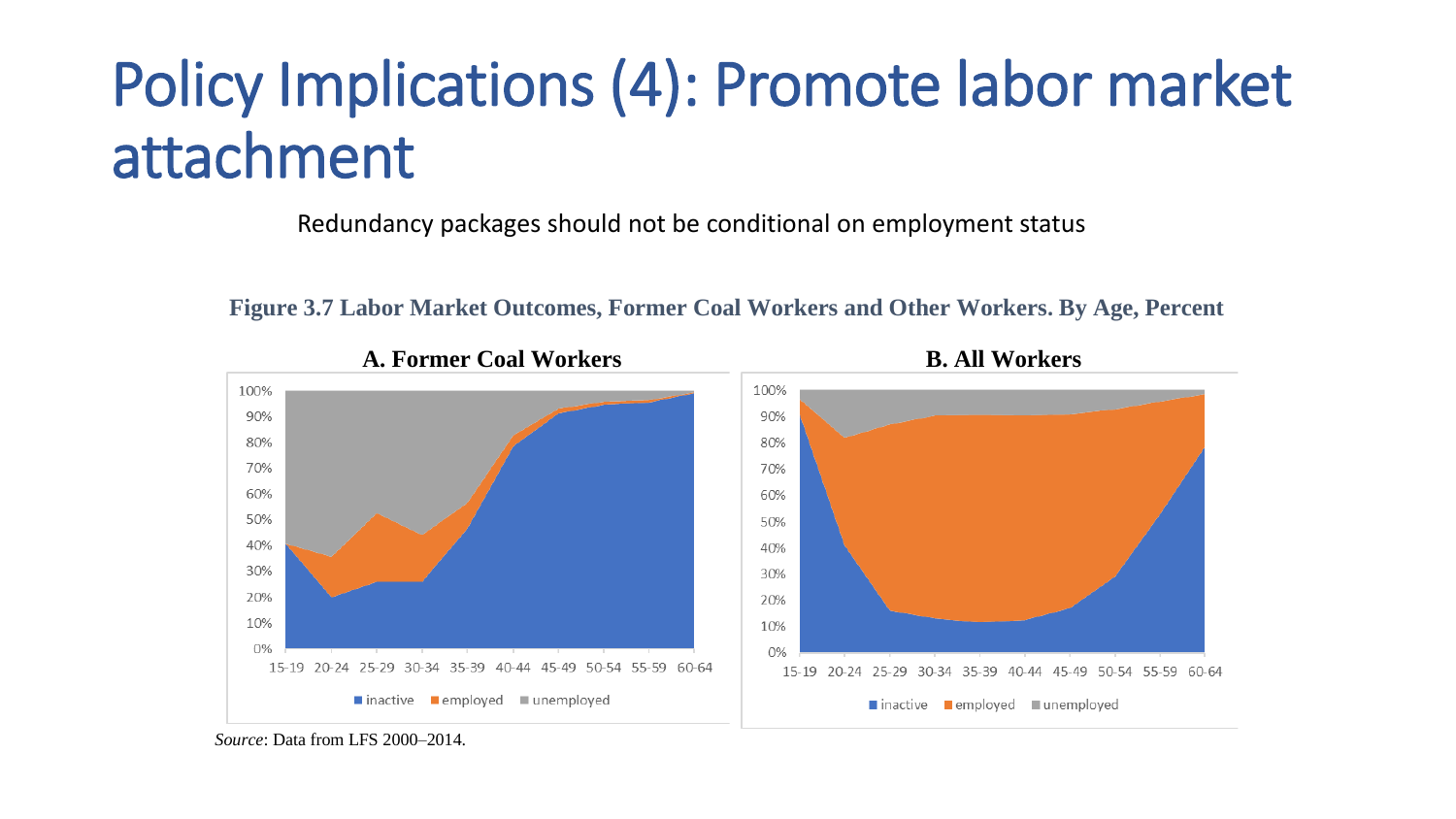# Policy Implications (5): Migration, health and targeting options

- Migration: Former mining workers who move to another location are more likely to be employed than those who stay behind.
	- However, only prime-age workers with secondary or tertiary education seem to use this strategy.
	- Providing assistance to overcome credit constraints and lack of information about jobs in other regions for workers with less education or with mobility barriers may be an effective way to facilitate their re-employment elsewhere.
- Because coal mine jobs can undermine workers' health, it will be important to identify if inactivity is due to disability.
	- Almost 40 percent of former coal workers aged 20–39 are inactive for health reasons
- Policies targeted to helping regions affected rather than workers should be carefully designed.
	- Regional subsidies could have the unintended consequence of postponing—instead of preventing—adjustment.
	- If they raise prices and labor costs, they can damage the competitiveness the region needs to support a successful tradable sector.
	- In contrast, policies to protect workers tend to be less distortionary and better targeted to those who need assistance most.